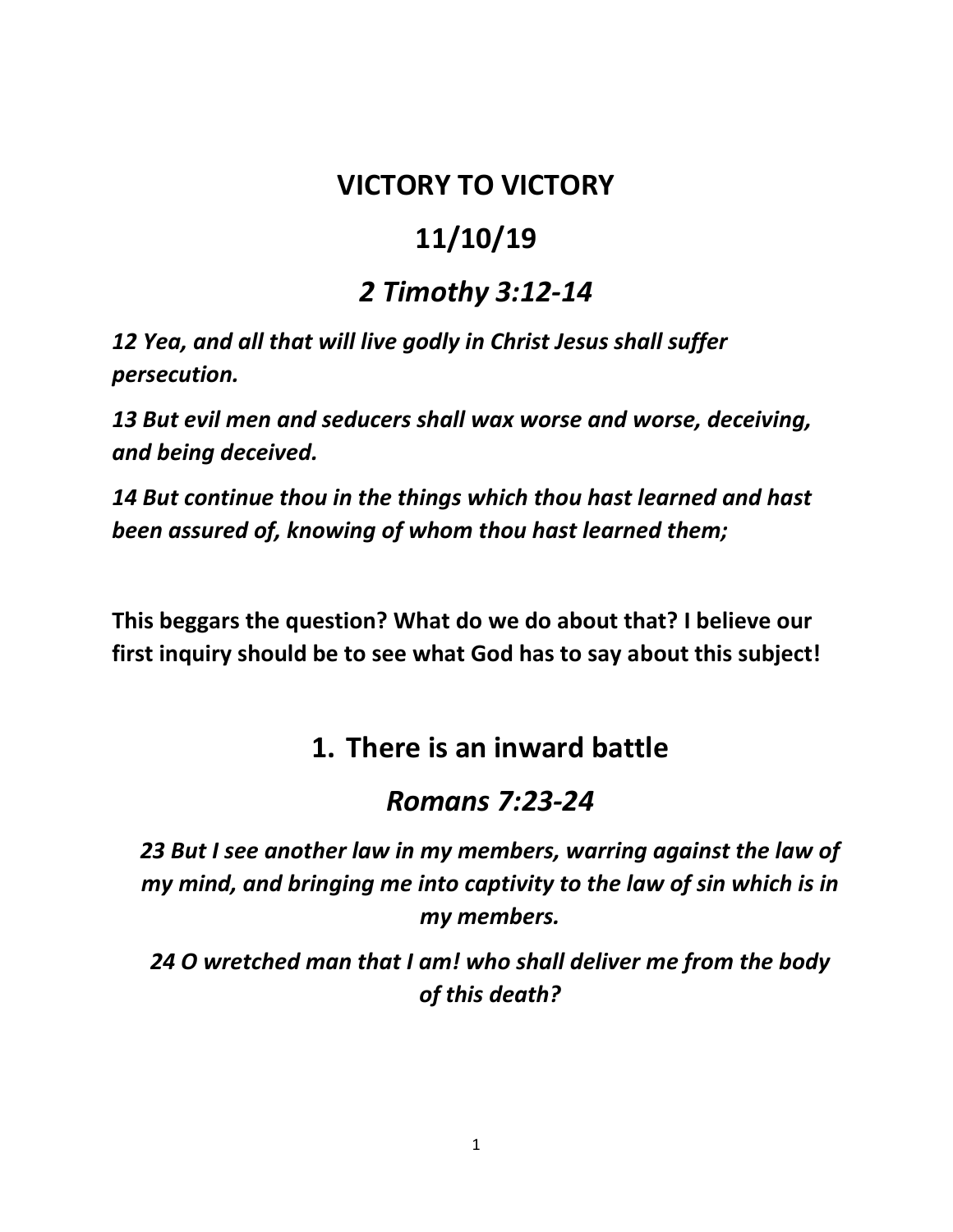## *2.***God has given us Spiritual weapons!**

#### *2 Corinthians 10:4-6*

*4 (For the weapons of our warfare are not carnal, but mighty through God to the pulling down of strong holds;)*

*5 Casting down imaginations, and every high thing that exalteth itself against the knowledge of God, and bringing into captivity every thought to the obedience of Christ;*

*6 And having in a readiness to revenge all disobedience, when your obedience is fulfilled.*

#### **3.We can't see our enemies!**

## *Ephesians 6:12-13*

*12 For we wrestle not against flesh and blood, but against principalities, against powers, against the rulers of the darkness of this world, against spiritual wickedness in high places.*

*13 Wherefore take unto you the whole armour of God, that ye may be able to withstand in the evil day, and having done all, to stand.*

## **4. Fight the good fight of faith!**

## *1 Timothy 6:12-14*

*12 Fight the good fight of faith, lay hold on eternal life, whereunto thou art also called, and hast professed a good profession before many witnesses.*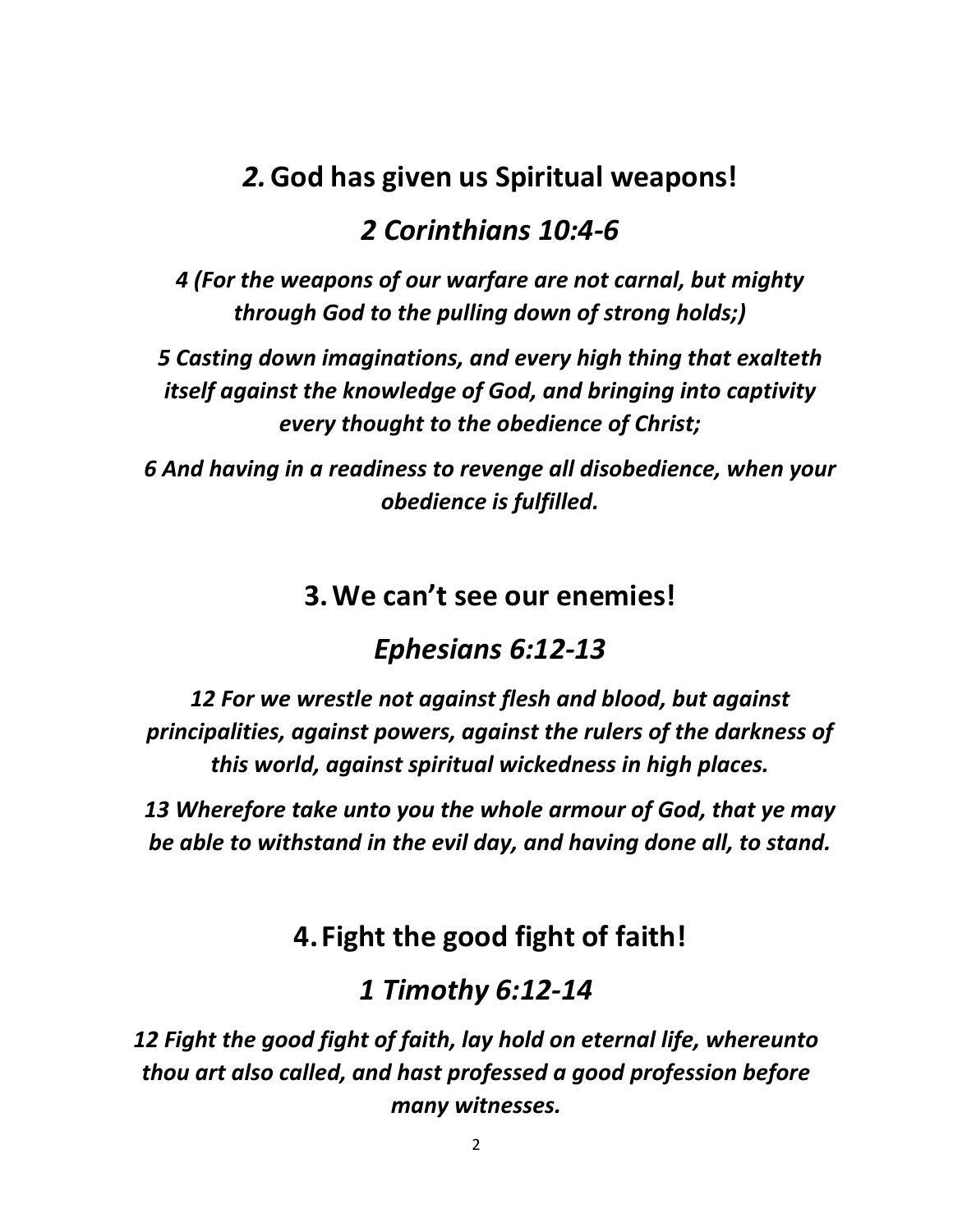#### *13 I give thee charge in the sight of God, who quickeneth all things, and before Christ Jesus, who before Pontius Pilate witnessed a good confession;*

*14 That thou keep this commandment without spot, unrebukeable, until the appearing of our Lord Jesus Christ:*

# *5.***Put everything you have into it!** *2 Timothy 2:4*

*4 No man that warreth entangleth himself with the affairs of this life; that he may please him who hath chosen him to be a soldier.*

*Encourage yourself, encourage one another in the fact of who you belong to! Whose you are! You are a child of the creator of Heaven and Earth! You are a child of the King of the Universe! Listen to what He has said, Listen to what he has done …*

## *Deuteronomy 7:24*

*24 And he shall deliver their kings into thine hand, and thou shalt destroy their name from under heaven: there shall no man be able to stand before thee, until thou have destroyed them.*

#### *Deuteronomy 11:25*

*25 There shall no man be able to stand before you: for the Lord your God shall lay the fear of you and the dread of you upon all the land that ye shall tread upon, as he hath said unto you.*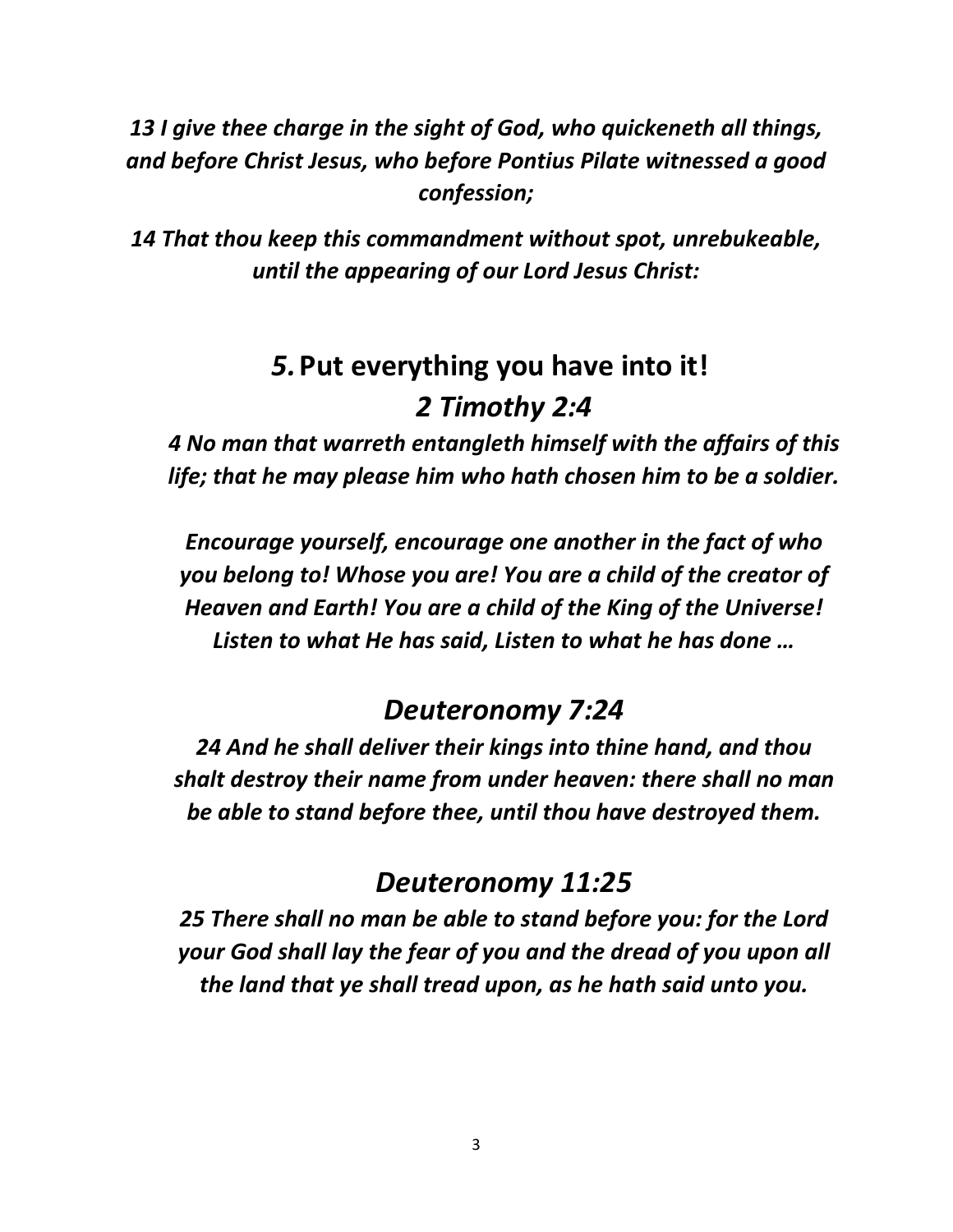#### *Deuteronomy 28:7*

*7 The Lord shall cause thine enemies that rise up against thee to be smitten before thy face: they shall come out against thee one way, and flee before thee seven ways.*

#### *Joshua 1:5*

*5 There shall not any man be able to stand before thee all the days of thy life: as I was with Moses, so I will be with thee: I will not fail thee, nor forsake thee.*

#### *Joshua 21:44-45*

*44 And the Lord gave them rest round about, according to all that he sware unto their fathers: and there stood not a man of all their enemies before them; the Lord delivered all their enemies into their hand.*

*45 There failed not ought of any good thing which the Lord had spoken unto the house of Israel; all came to pass.*

#### *Joshua 23:9-10*

*9 For the Lord hath driven out from before you great nations and strong: but as for you, no man hath been able to stand before you unto this day.*

*10 One man of you shall chase a thousand: for the Lord your God, he it is that fighteth for you, as he hath promised you.*

**Understand that God has set you up for success! We know that there are battles! We know that there is a war going on! Like any war there are times where the battle is hot and there are times when it appears that things have calmed down, but we are**